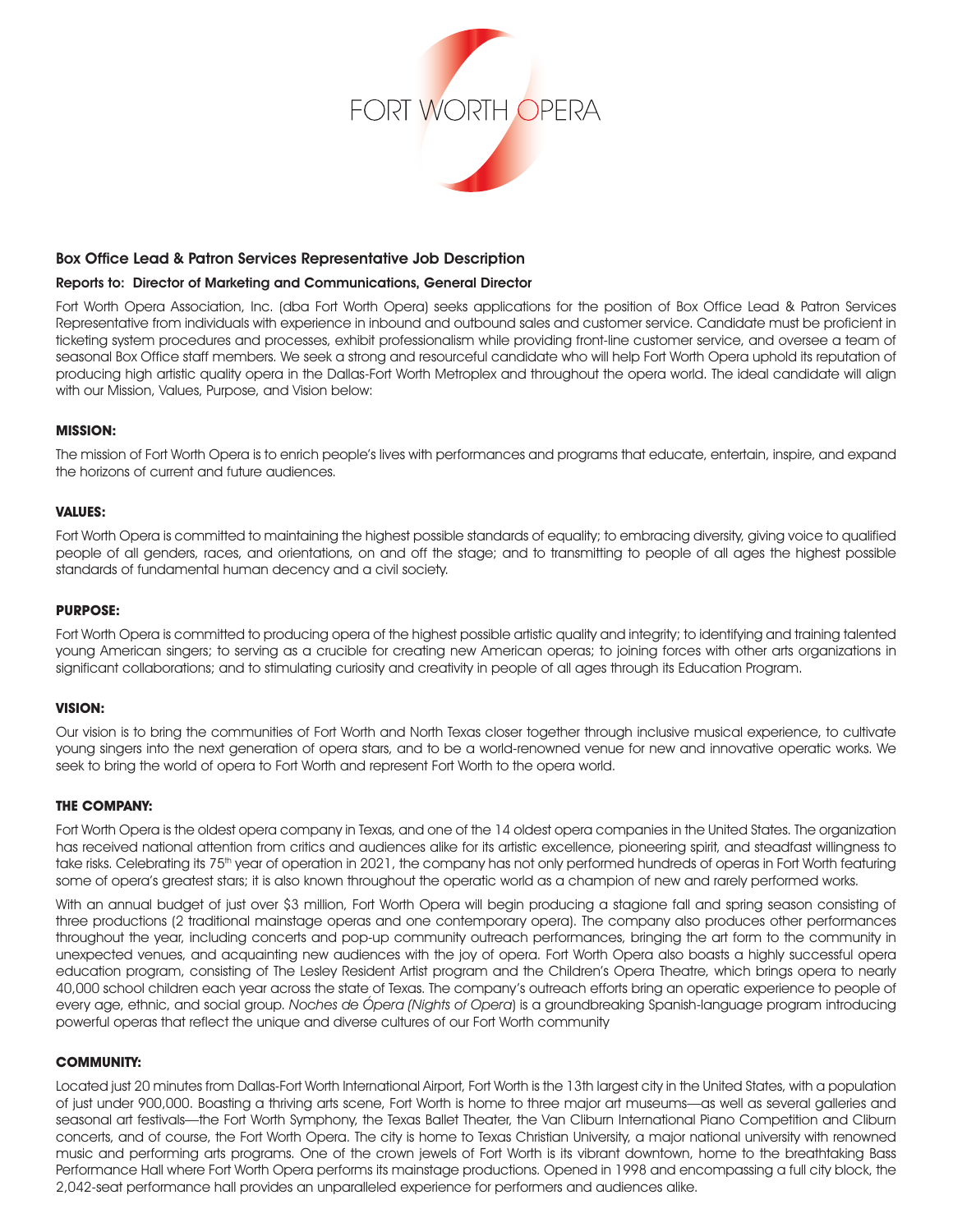## **POSITION OVERVIEW:**

The Box Office Lead is responsible for reporting to and collaborating with the Director of IT and Systems Administration to implement an annual marketing communications campaign, which includes achieving and exceeding the earned revenue goal for both departments during the 2022-2023 fiscal year. The position is responsible for executing the day-to-day operations of the box office, managing customer service issues, overseeing a small team of seasonal box office staff members, communicating with Fort Worth Opera's patrons on the phone and via email, processing ticket orders, and working cross-depeartmentally to provide accurate box office reports.

#### **SUPERVISES:**

Box Office and Seasonal Box Office Staff.

## **HOURS:**

Monday – Friday; Up to 30 hours & events as needed.

#### **REQUIREMENTS:**

- Manage inbound and outbound sales and customer service calls for all in-person and digital ticket sales.
- Maintain continual training and proficiency in the Salesforce platform and cloud-based ticketing, fundraising, and event marketing CRM tool Patron Manager to successfully complete accurate ticket orders each week.
- Cultivate and maintain a strong working relationship with Fort Worth Opera's seasonal box office staff and provide front-line customer service for FWO patrons throughout the season.
- Demonstrate excellent customer service skills, respond promptly to customer service requests and inquiries, and train all box office personnel in customer service standards.
- Assist Director of IT and Systems Administration with seat inventory management and releasing holds and Designated Seating Patron (DSP) program for the spring Bass Performance Hall production.
- Learn and execute policies and procedures for event cancellations, such as ticket conversions to donations, exchanges, refunds, add-on performances, credit on account, and allocation to future seasons. Be able to make outbound calls to patrons with unresolved issues in their account in a timely manner.
- Manage emails and phone calls. This includes listening to and returning all voicemail and email messages in a timely fashion, while overseeing seasonal staff members and ensuring FWO patron needs are addressed.
- Assist FWO patrons with non-ticketing related information in absence of a company receptionist. This includes visitor information, donor events, non-ticketed FWO GO pop-up performances, season event schedules, and finding meeting locations.
- Assist patrons with troubleshooting issues in regards to the FWO website, digital content access, and navigating the checkout process.
- Process all comp ticket requests for events and performances, including but not limited to staff, donor, VIP, chorus, guest artists, and press/media requests.
- Communicate patron special needs and house seats at partnering performance venues. Prepare the Box Office for all live performances, dress rehearsals, Student Night at the Opera, family operas, and pop-up community events at venues across DFW, if applicable.
- Always represent Fort Worth Opera in a professional manner while working the Box Office for walk-up and performance sales at Bass Performance Hall or other venues.
- Accurately and consistently manage Box Office cash handling, credit card transactions, and reporting responsibilities daily and at performances.
- Work with FWO staff to set up events, maintain seating manifests, maintain financial records and manage the preparation, presentation and final settlement of all box office statements post events.
- Assist Director of IT and Systems Administration with the implementation and generating of event reports in Salesforce and Patron Manager.
- Work with the Director of IT and Systems Administration to monitor the progress of campaigns and provide progress reports and analyses of results. Monitor ticket sales results by event with and coordinate implementation of strategy adjustments to maximize earned revenue.
- Work with the Director of IT and Systems Administration to develop a group sales program and other targeted ticket sales programs.
- Manage all discounts codes used in promotional campaigns to track ticket sales data.
- Reconcile any potential issues between ticket sales and FWO's financial department, including shortages or overages in ticket revenue.
- Complete all daily close reports and submit to the Finance Manager for daily review.
- Represent Fort Worth Opera in the box office at all performances and events.